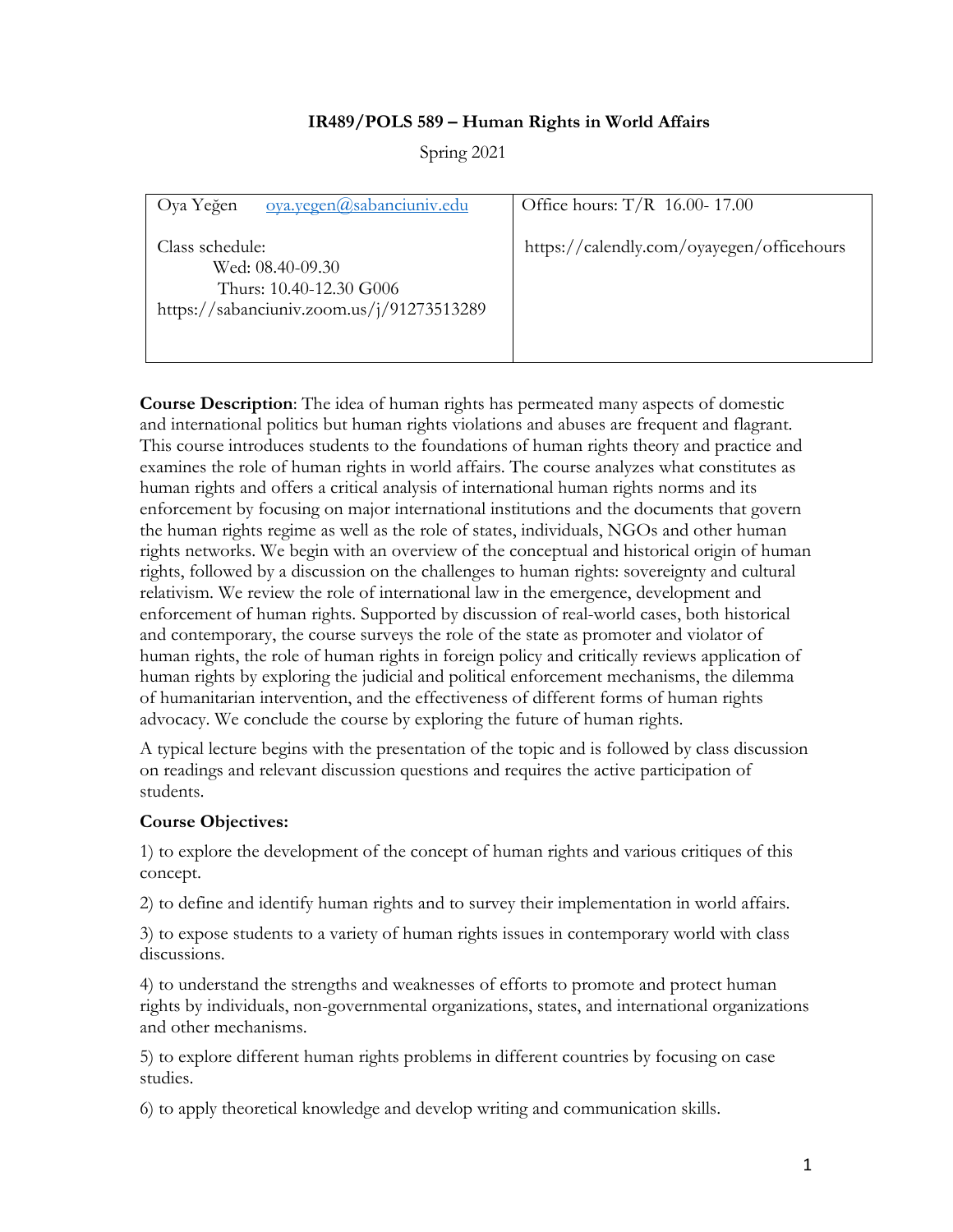### **Course Requirements:**

Throughout the course, the main expectation is that the students come to class ready to discuss the readings and comment on the lecture.

Readings are available on SuCourse +. Those marked by **(G)** are required readings for graduate students but undergraduates should familiarize themselves with their main arguments.

Additionally, students are expected to follow the current developments relevant to human rights, as we will devote the first 15 minutes of each class to discuss what is happening and how it relates to general theoretical debates.

I encourage you to keep yourself updated about current developments by following reputable newspapers such as those of the New York Times, The Guardian, Washington Post or news agencies such as BBC News, CNN, Al-Jazeera, Reuters and etc. You may keep yourself updated by following related websites and blogs such HRW (https://action.hrw.org/), AI (https://www.amnesty.org/en/), LSE Human Rights (https://blogs.lse.ac.uk/humanrights/) and David Bosco's blog the Multilateralist (https://davidbosco.substack.com/archive). I encourage you to share what you have read, with your comments on Sucourse+.

Additional short readings (such as newspaper articles and blog posts) may be assigned over the course of the semester.

| Undergraduates                    | Graduates                        |
|-----------------------------------|----------------------------------|
| 20 % attendance and participation | 20% attendance and participation |
| $20\%$ midterm exam               | $20\%$ response papers           |
| 30% reflection papers             | 30% book review                  |
| $30\%$ final exam                 | 30% take home exams              |

### **Course Assessment:**

Midterm Exam (20%): There will be an in-class midterm exam. The midterm will include identification and short essay questions. For graduate students, the format will be take-home  $(15\%)$ .

Attendance and Participation (20%): You will be evaluated on contributions to class discussions, both in terms of quality and quantity. Sucourse + will also provide a venue for participation through discussion forums. There will be an ungraded assignment (human rights bio due Week 2) that will still count towards your participation. See course policies for further details.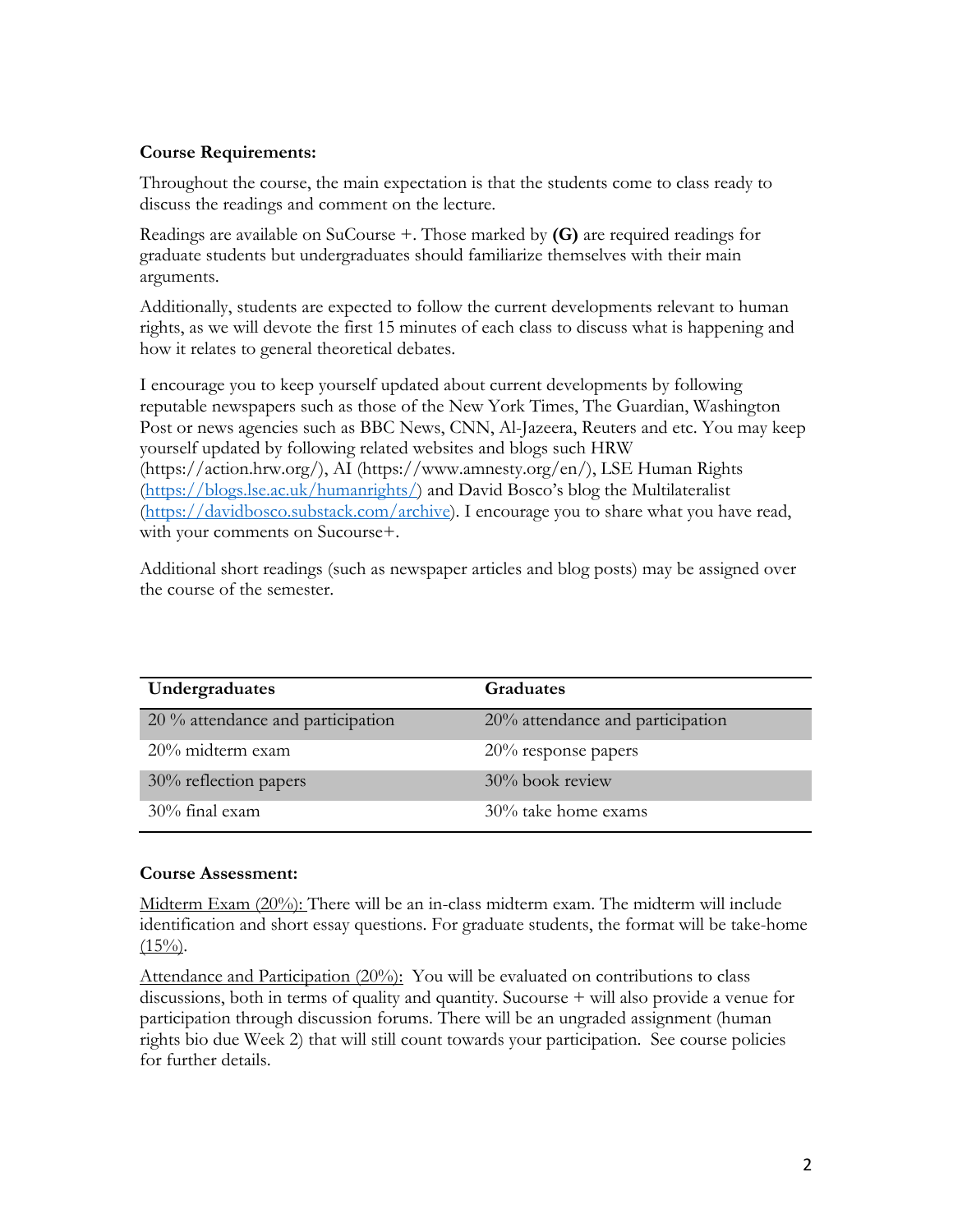Reflection papers (15%): Undergraduate students will be writing two reflections on a current event that falls within the broader topic of human rights. Please feel free to consult me before deciding on your topic.

Response papers  $(10\%)$ : Graduate students will be writing two written responses of approximately 2 -3 pages in reaction to a week's readings material. The first response paper can be for any week between 4 and 8 and second one for any week between 9 and 13.

Book review (30%): Graduate students are required to write a book review for one of the books listed below. Further instructions will be posted on Sucourse+

Final Exam (30%): There will be an essay type in-class final exam. The date is to be announced Student Resources. Students who fail to show up for the exams indicated in the Syllabus without a valid excuse and not taking the make-up examinations for such exams will receive N/A as their final grade. For graduate students, the format will be take-home  $(15\%)$ .

#### **Grading Scale:**

| A 93-100      | B+ 87-89 | B-80-82   | C 73-76       | $D+63-69$ F < 50 |  |
|---------------|----------|-----------|---------------|------------------|--|
| $A - 90 - 92$ | B 83-86  | $C+77-79$ | $C - 70 - 72$ | D 50-62          |  |

#### **Graduate Students Book Review (due April 26, 2021)**

Margaret Keck and Kathryn Sikkink, *Activists Beyond Borders* (Ithaca: Cornell University Press, 1998).

Stephen Krasner, *Sovereignty: Organized Hypocrisy* (Princeton, 1999).

Beth Simmons, *Mobilizing for Human Rights*, International Law in Domestic Politics (Cambridge University Press, 2009).

Emilie Hafner-Burton, *Making Human Rights a Reality* (Princeton University Press, 2013).

Erica Chenoweth and Maria Stephan*. Why Civil Resistance Works: The Strategic Logic of Nonviolent Conflict* New York: NY (Columbia University Press, 2011)

Courtenay R. Conrad and Emily Hencken Ritter*, Contentious Compliance: Dissent and Repression under International Human Rights Law* (Oxford University Press, 2019).

You may choose to review other academic books on human rights but please consult beforehand.

#### **Course Policies:**

For the Fall 2021 semester, the teaching mode will be the teaching mode will be in-class & online (Hybrid). These will be recorded and shared with all students through SuCourse+.

Attendance is mandatory and unless you have a valid excuse, absences will result in point deductions from participation grade. Having said that, if you have a foreseeable valid reason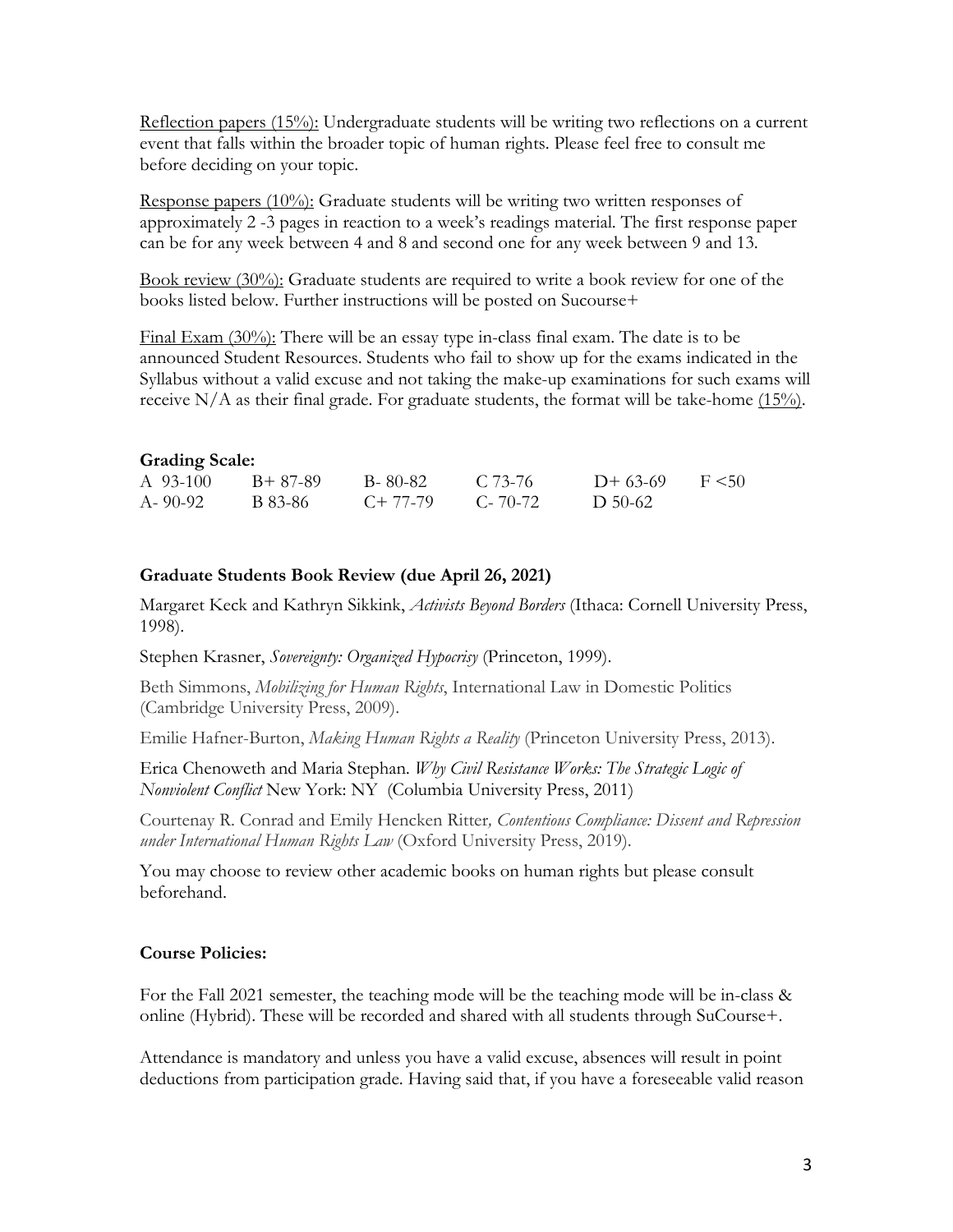for absences, you should tell me at the beginning of the semester so that we can find alternative ways to make up for it.

If you attend the class online, please do so with your SU email account and with camera (as possible), be respectful of your fellow classmates during class discussions and be mindful of Zoom etiquette, meaning mute yourself if you are not speaking and do not interrupt one another when speaking.

Electronic recordings of course materials are for personal use only, do not share them outside of the class.

If you feel like you are not able to participate as much as you like during Zoom sessions, you can make up by responding to discussion questions posted for that week or by posing your own questions in the course forum.

There is not going to be an extension unless a student has a written official documentation of an emergency (i.e. medical notice from a doctor documenting your illness). Please let me know of any excused absences.

It is imperative that students follow the standards and provisions set by Sabancı University. Students' cheating, plagiarism and other academic offences will not be tolerated. Cases of academic misconduct will be reported. Cheating and plagiarism will also result in failing that exam/assessment. If you have any questions about what constitutes an academic offense, you can ask the instructor or TA in advance.

I will keep you updated about the course, including additional short readings through e-mail and communicate any changes to the syllabus or deadlines through Sucourse+ announcement board.

Please always feel free to e-mail me at any time or talk to me during class breaks or after class. If you have a matter that requires extended discussion, please see me during my office hours or arrange to meet me at a convenient time. I will do my best to respond to your emails within 24 hours.

# **COURSE OUTLINE**

# **1. Week 1 (Sept 29 & 30) What are human rights?**

Samuel Moyn, 2018. How the Human Rights Movement Failed, April 23, available at https://www.nytimes.com/2018/04/23/opinion/human-rights-movement-failed.html

Todd Landman, 2002. "Comparative Politics and Human Rights", *Human Rights Quarterly* 24 , 890–923.

Todd Landman, 2004. "Measuring Human Rights: Principle, Practice, and Policy" Human Rights Quarterly, Volume 26, Number 4, pp. 906-931. **(G)**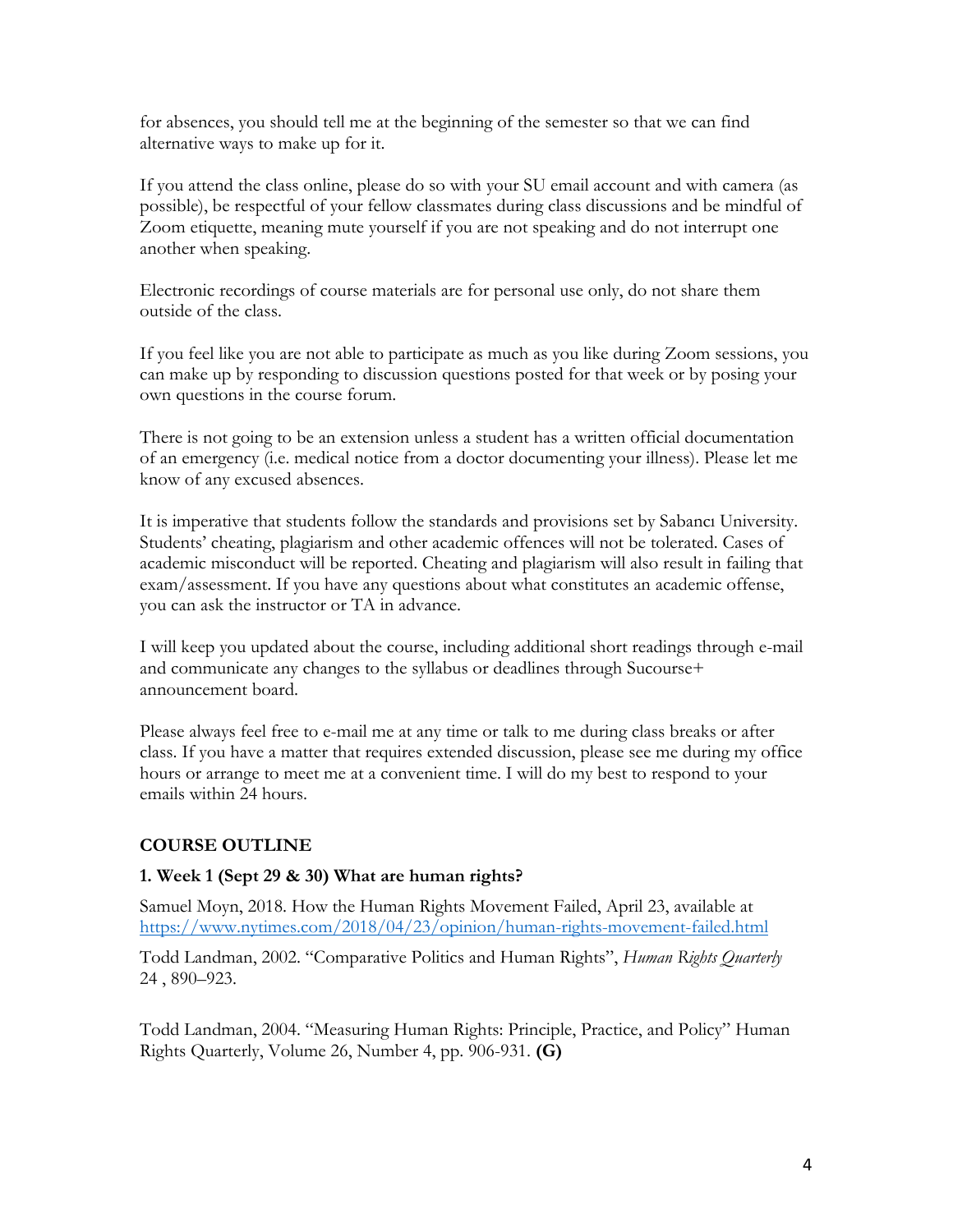Recommended: Emilie M Hafner-Burton, "A social science of human rights", *Journal of Peace Research* 2014, Vol. 51(2) 273–286.

### **2. Week 2 (Oct 6 & 8) Concept and Historical Origin**

Jack Donnelly, International Human Rights, Routhledge, 2017, Ch. 2.

Paul Gordon Lauren, *The Evolution of International Human Rights*, 3rd ed. Ch. 1 and 2.

Tim Dunne. & M. Hanson. 2013. "Human Rights in International Relations", chapter 4 in Goodhart, M., ed. *Human Rights: Politics and Practice*, 2nd edition, Oxford University Press, Oxford.

Samuel Moyn, 2010. *The last Utopia? Human Rights in History*. Cambridge: HUP. Ch. 2

Listen: Entitled podcast, episode 1 "What's The Matter With Rights" available here https://podcasts.apple.com/us/podcast/1-whats-the-matter-withrights/id1577996421?i=1000529835007

### **3. Week 3 (Oct 13 & 14): A Contested Concept- Universal Human Rights?**

Jack Donnelly, 2013. *Universal Human Rights in Theory and Practice*, 3rd ed, Cornell University Press Ch. 6 and 7.

Ethan Watters, 2013. "We Aren't the World, Pacific Standard" Feb. 23, available at https://psmag.com/social-justice/joe-henrich-weird-ultimatum-game-shaking-uppsychology-economics-53135

Altan-Olcay, Özlem and Bertil Emrah Oder. 2021. "Why Turkey's withdrawal from the Istanbul Convention is a global problem", June 2,

https://www.opendemocracy.net/en/can-europe-make-it/why-turkeys-withdrawal-fromthe-istanbul-convention-is-a-global-problem/

### **4. Week 4 (Oct 20 & 21) International Law and Human Rights**

Eric Posner. 2014. "The Case Against Human Rights", *the Guardian*, December 4, available at https://www.theguardian.com/news/2014/dec/04/-sp-case-against-human-rights

Stephen Krasner, 1999. *Sovereignty: Organized Hypocrisy*, Princeton, Ch. 4.

Emilie Hafner-Burton, 2013. *Making Human Rights a Reality*, Ch. 4 and 5.

Beth Simmons, 2009. *Mobilizing for Human Rights*, International Law in Domestic Politics, Ch. 3 and 4. **(G)**

Wade M. Cole. 2012. "Human Rights as Myth and Ceremony? Reevaluating the Effectiveness of Human Rights Treaties, 1981–2007" *American Journal of Sociology*, Vol. 117, No. 4 (January), pp. 1131-1171 **(G)**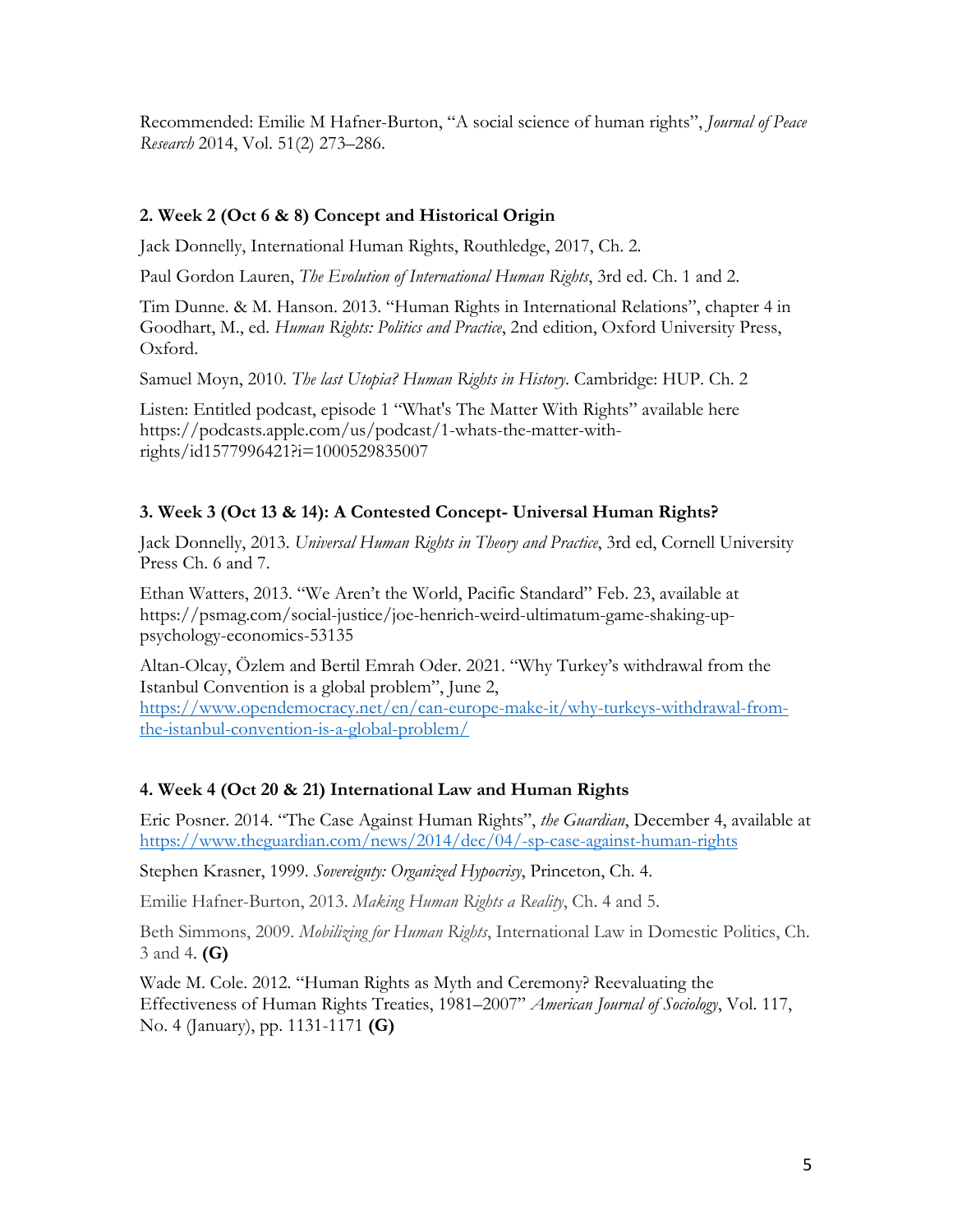### **5. Week 5 (Oct 27) Domestic Politics of Human Rights**

Jean Grugel, Enrique Peruzzotti, 2012. "The Domestic Politics of International Human Rights Law: Implementing the Convention on the Rights of the Child in Ecuador, Chile, and Argentina," *Human Rights Quarterly*, Volume 34, Number 1, February, pp. 178-19

Emilia J. Powell and Jeffrey K. Staton, 2009. "Domestic Judicial Institutions and Human Rights Treaty Violation," *International Studies Quarterly*, 53(1): 149–174. **(G)**

Bueno de Mesquita, B, GW Downs, A Smith & FM Cherif, 2005. "Thinking Inside the Box: A Closer Look at Democracy and Human Rights," *International Studies Quarterly*, 49(3): 439- 458. **(G)**

Vreeland, James R. "Political Institutions and Human Rights: Why Dictatorships Enter into the United Nations Convention Against Torture." *International Organization*, 62, 01 (January 2008): 65- 101. **(G)**

### **6. Week 6 (Nov 3 & 4) States as Human Rights abusers**

Emilie Hafner-Burton, 2013. *Making Human Rights a Reality*, Princeton University Press, pp. 19-41.

Emily Hencken Ritter and Christian Davenport, 2021. "An Illustrated Glossary of Political Violence" Jan. 18. https://politicalviolenceataglance.org/2021/01/18/an-illustratedglossary-of-political-violence/

Christian Davenport and Cyanne Loyle. 2012. "The States Must Be Crazy: Dissent and the Puzzle of Repressive Persistence," *International Journal of Conflict and Violence* (IJCV) Vol. 6 (1) pp. 75 – 95.

Sabine Carey. 2010. "The Use of Repression as a Response to Domestic Dissent." Political Studies 58: 167-186. **(G)**

### **7. Week 7 (Nov 10 & 11) Non-state actors as Human Rights Violators**

Celso Perez and Muneer I. Ahmad. "Why the UN Should Take Responsibility for Haiti's Cholera Outbreak", *the Atlantic*, August 16, 2013 available at https://www.theatlantic.com/health/archive/2013/08/why-the-un-should-takeresponsibility-for-haitis-cholera-outbreak/278762/

Leigh A. Payne and Gabriel Pereira, "Corporate Complicity in International Human Rights Violations," *Annual Review of Law and Social Science*. 2016. 12:63–84.

#### **Midterm on November 11.**

**Take-home exam for graduate students.**

### **8. Week 8 (Nov 17 & 18) Judicial enforcement of Human Rights**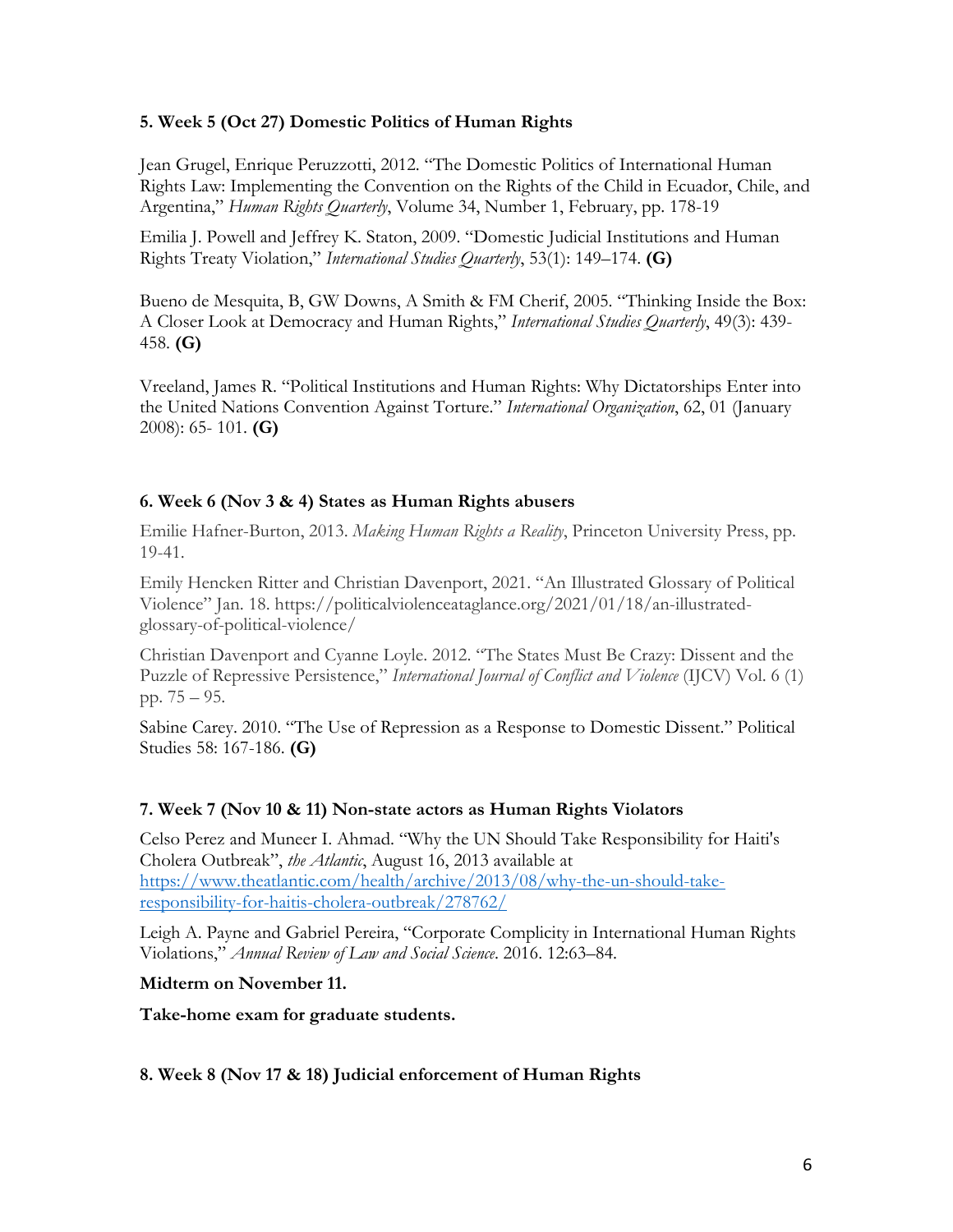David Bosco "Why is the International Criminal Court picking only on Africa?" *The Washington Post*, May 29, 2013 available at https://www.washingtonpost.com/opinions/whyis-the-international-criminal-court-picking-only-on-africa/2013/03/29/cb9bf5da-96f7-11e2- 97cd-3d8c1afe4f0f\_story.html?utm\_term=.9cd428380c59

Kathryn Sikkink and Kim, Hun Joon, "The Justice Cascade: The Origins and Effectiveness of Prosecutions of Human Rights Violations" (November 2013). *Annual Review of Law and Social Science*, Vol. 9, pp. 269-285, 2013.

Mattia Pinto. 2020. "Historical Trends of Human Rights Gone Criminal," Human Rights Quarterly, Volume 42, Number 4, November 2020, pp. 729-761.

Beth Simmons & Allison Danner (2010) "Credible Commitments and the International Criminal Court," *International Organization*, Vol. 64, No. 2 (Spring 2010), pp. 225-256. **(G)**

### **9. Week 9 (Nov 24 & 25) Political Enforcement and Economic Sanctions**

Emilie Hafner-Burton, *Making Human Rights a Reality* (Princeton University Press, 2013), Ch. 8.

Alison Brysk. 2005. "Global Good Samaritans? Human Rights Foreign Policy in Costa Rica" Global Governance , Oct.–Dec. Vol. 11, No. 4 , pp. 445-466

Dursun Peksen, "Better or Worse? The Effect of Economic Sanctions on Human Rights" *Journal of Peace Research*, vol. 46, no. 1, 2009, pp. 59–77.

Reed M. Wood, "A Hand upon the Throat of the Nation": Economic Sanctions and State Repression, 1976–2001" *International Studies Quarterly*, Volume 52, Issue 3, 1 September 2008, pp. 489–513. **(G)**

Recommended: Michelle Giacobbe Allendoerfer. 2017. "Who cares about human rights? Public opinion about human rights foreign policy", Journal of Human Rights, 16:4, 428-451. **(G)**

### **10. Week 10 (Dec 1 & 2) Humanitarian Intervention**

Alan J. Kuperman, "The Moral Hazard of Humanitarian Intervention: Lessons from the Balkans," *International Studies Quarterly* (2008) 52, 49–80.

Benjamin A Valentino, "The True Costs of Humanitarian Intervention: The Hard Truth About a Noble Notion," *Foreign Affairs* ; New York Vol. 90, Issue 6, (Nov/Dec 2011): 60-73.

Dursun Peksen 2012.''Does Foreign Military Intervention Help Human Rights?'' *Political Research Quarterly* 65 (3):558–71. **(G)**

### **11. Week 11 (Dec 8 & 9) Human rights promotion through other means**

James H. Lebovic and Erik Voeten. 2006. "The Politics of Shame: The Condemnation of Country Human Rights Practices in the UNCHR" International Studies Quarterly, 50, 861– 888. **(Skim)**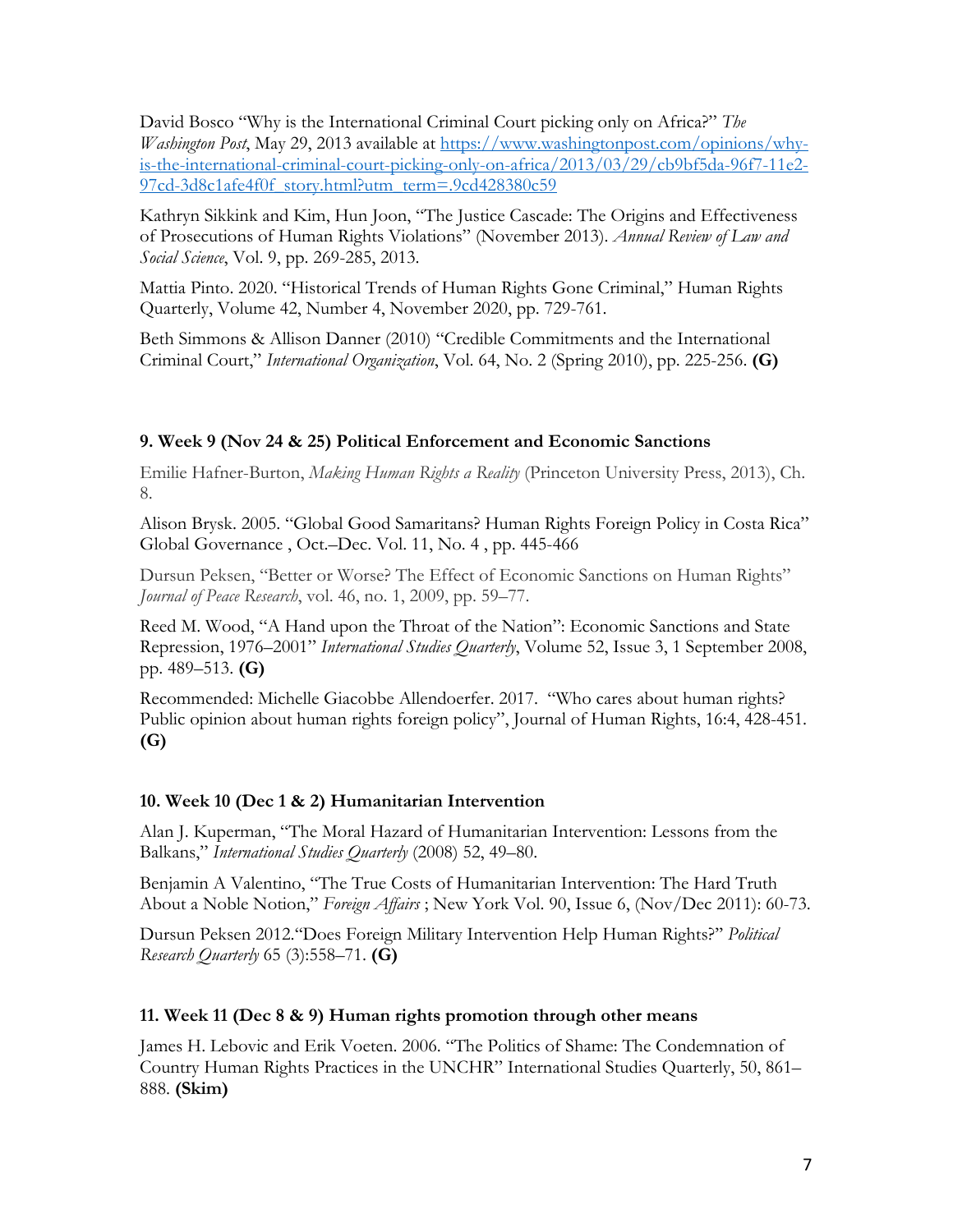Jack Snyder. 2019. "Backlash against human rights shaming: emotions in groups", International Theory.

Emilie Hafner-Burton, "Trading Human Rights: How Preferential Trade Agreements Influence Government Repression," *International Organization* (2005), 59: 593- 629. (**G)**

Emilie Hafner-Burton, "Sticks and Stones: Naming and Shaming the Human Rights Enforcement Problem," *International Organization* Vol. 62 (Fall 2008), pp. 689-716. **(G)**

Amanda M. Murdie and David R. Davis, "Shaming and Blaming: Using Events Data to Assess the Impact of Human Rights INGOs," *International Studies Quarterly* (2012) 56, 1–16. **(G)**

# **12. Week 12 (Dec 15 & 16) Human Rights advocacy: NGOs and Networks**

Clifford Bob. 2002. "Merchants of Morality" *Foreign Policy* 129: 36-45

Margaret Keck and Kathryn Sikkink. 1998. *Activists Beyond Borders*. Ithaca: Cornell University Press. Ch.1.

Emilie Hafner-Burton, *Making Human Rights a Reality* (Princeton University Press, 2013), Ch. 9.

Thrall, A. Trevor, Dominik Stecula, and Diane Sweet 2014. "May We Have Your Attention Please? Human-Rights NGOs and the Problem of Global Communication", The *Harvard International Journal of Press/Politics* 19 (2), 135-159. **(G)**

Sarah S Stroup, and Amanda Murdie "There's no place like home: Explaining international NGO advocacy," *The Review of International Organizations*; Dordrecht Vol. 7, Iss. 4, (Dec 2012): 425-448. **(G)**

**Guest speaker** TBA

# **13. Week 13 (Dec 22 & 23) Human Rights and Covid-19**

Oona Hathaway, Preston Lim and Mark Stevens "COVID-19 and International Law Series: Human Rights Law – Right to Life", Just Security https://www.justsecurity.org/73426/covid-19-and-international-law-series-human-rightslaw-right-to-life/

Wendy H. Wong & Eileen A. Wong (2020) "What COVID-19 revealed about health, human rights, and the WHO, Journal of Human Rights" 19:5, 568-581.

# **(G) Book Reviews are due.**

# **14. Week 14 (Dec 29 & 30) Human Rights, Quo Vadis?**

Jeff Sebo. 2018 "Should Chimpanzees Be Considered Persons?" *the New York Times,* April 7, available at https://www.nytimes.com/2018/04/07/opinion/sunday/chimps-legalpersonhood.html